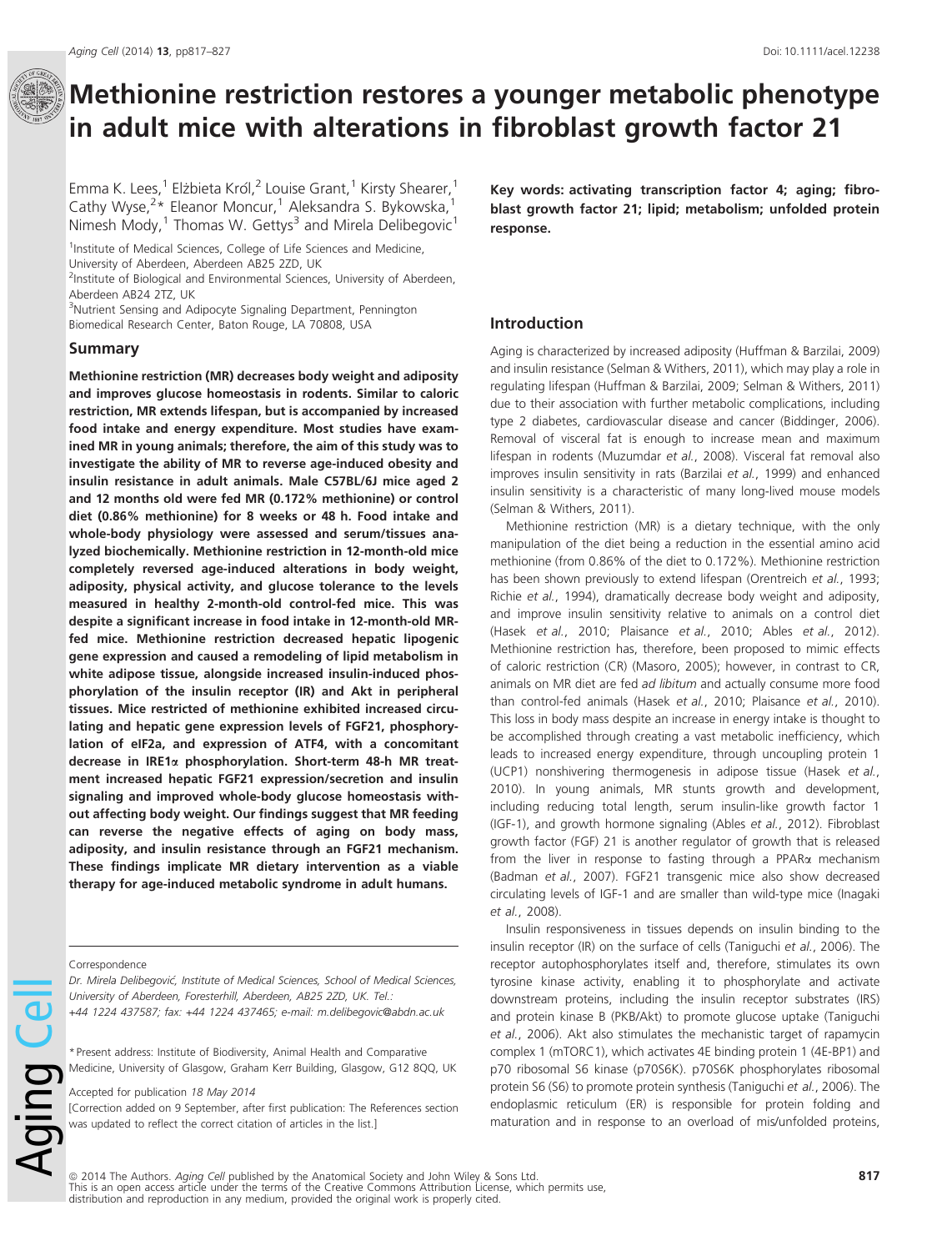due to increased demands for protein synthesis, becomes overactivated/ stressed (Hotamisligil, 2010). In response to this stress, the unfolded protein response (UPR) is induced (ER stress) and involves three signaling branches, beginning with ER membrane-associated proteins; activating transcription factor-6 (ATF6), inositol requiring enzyme 1  $\alpha$  (IRE1 $\alpha$ ), and PKR-like endoplasmic reticulum kinase (PERK) (Hotamisligil, 2010).

Initiation of dietary MR early in life limits postweaning growth and tissue deposition, but in most studies to date, regardless of duration, the MR diet was provided continuously from a young age (Hasek et al., 2010; Perrone et al., 2010). In contrast, the impact of initiating MR at different ages in mice has not been systematically evaluated. As obese adults are the main target for MR intervention in humans (Plaisance et al., 2011), we aimed to examine the effectiveness of beginning MR at different ages, including adult mice (2 and 12 months old), to investigate whether it can reverse metabolic syndrome, and further identify whether it would make a suitable therapy for adult insulin-resistant humans. In molecular analyses, we focused on altered hepatic and white adipose tissue (WAT) signaling pathways, as MR has been shown, through transcriptional analysis, to exert its main action in these two tissues (Hasek et al., 2013).

# Results

# MR decreases body weight and fat mass, but increases food intake, glucose tolerance, and levels of physical activity

To examine the effectiveness of MR when beginning the diet straight after weaning and when mice are fully grown and developed, the responses to 8 weeks of dietary MR were evaluated in C57BL/6J male mice in which the diet was initiated at 2 and 12 months of age. There was a significant increase in body weight from the 2-month- to the 12-month-old controlfed mice (Fig. 1A). Methionine restriction was able to significantly reverse this effect in the 12-month-old mice by decreasing body weight by 7.8 g by week 5 of dietary treatment (Fig. 1A). Interestingly, by week 5, the body weight of 12-month-old MR-fed mice reached a similar level to 2 month-old control-fed mice (31.6 vs. 28.3 g, respectively) (Fig. 1A). The control diet in the 12-month-old mice had little effect on body weight, which stayed stable at a 0.3-g increase throughout the study (Fig. 1A). In contrast, in young 2-month-old mice, the control diet produced a steady increase in body weight throughout the study due to growth (1.8 g), but MR prevented this and produced a significantly stable body weight loss, losing 3.5 g by week 5 of dietary treatment (Fig. 1A).

Food intake was not different between the diets for 2-month-old mice (Fig. 1B); however, the MR-fed mice weighed significantly less at every week throughout the study (Fig. 1A); therefore, the body weight adjusted food intake (g day<sup>-1</sup> per BW) for 2-month-old MR-fed animals was significantly higher than 2-month-old control-fed mice (data not shown). Young MR-fed animals (2 months) were able to sustain a smaller body weight than control-fed animals by consuming the same amount of food (Fig. 1A,B). In 12-month-old mice, food intake (g day $^{-1}$ ) was significantly increased by MR (Fig. 1B), so MR-fed mice were able to maintain a lower body weight with higher food consumption (Fig. 1A,B).

We examined the ability of MR to affect age-dependent changes in biomarkers of metabolic health in 2- and 12-month-old mice. Diminished glucose tolerance was present in 12-month- compared with 2-monthold control-fed mice (Fig. 1C). Methionine restriction significantly improved this effect on glucose excursion in 12-month-old mice and reached the same level of blood glucose response, at all time points, as healthy 2-month-old control-fed mice (Fig. 1C). Methionine restriction also significantly enhanced glucose tolerance in 2-month-old mice relative to their age-matched controls (Fig. 1C).

Lean mass (g) was significantly increased with age in control-fed mice and decreased by MR diet (Fig. 1D), but this is merely a reflection of the differences in total body weight (Fig. 1A), with % lean mass actually significantly decreased in 12-month-old compared with 2-month-old control-fed mice and significantly increased by MR relative to agematched controls (data not shown). Fat mass (total g and %) significantly increased with age in control-fed mice (Fig. 1E,F). Methionine restriction was able to reverse this effect in 12-month-old mice by significantly decreasing fat mass to a comparable level of 2-month-old control-fed mice (Fig. 1E,F). Furthermore, MR significantly reduced the fat mass (g and %) of 2-month-old MR-fed mice relative to age-matched control-fed mice (Fig. 1E,F).

We also examined the effect of MR diet on physical activity levels. Physical activity levels significantly decreased with age in control-fed mice (Fig. 1G). Within 12-month-old mice, MR significantly increased activity levels, making the activity levels of 12-month-old MR-fed mice  $(12.9$  beam breaks min<sup>-1</sup>) equivalent to that of 2-month-old control-fed mice (13.2 beam breaks min<sup>-1</sup>) (Fig. 1G).

## MR improves glucose and lipid metabolism

Due to the substantial improvements in glucose tolerance by MR diet, we went onto measure metabolic markers in the serum. Although MR decreased fasting blood glucose levels in both age groups, this was only significant in the 2-month-old mice (Fig. 2A). Aging had no effect on fasting blood glucose levels but produced a significant rise in fasting serum insulin levels (hyperinsulinemia) between 2- and 12-month-old control-fed mice (Fig. 2B). Methionine restriction was able to decrease fasting serum insulin levels significantly in 12-month-old mice, attaining the level of 2-month-old control-fed mice (Fig. 2B). In 2-month-old mice, fasting serum insulin levels were reduced by MR diet, but this was not significant (Fig. 2B). Aging significantly increased serum leptin levels between 2- and 12–month-old control-fed mice (Fig. 2C), but MR lowered serum leptin levels by approximately threefold in both age groups (Fig. 2C). Aging also increased fasting serum levels of free fatty acids (FFAs) in control-fed mice (12 vs. 2 months old); however, diet failed to alter FFAs at either age (Fig. 2D). Aging had no effect on serum or hepatic triglyceride levels (Fig. 2E,F); however, MR significantly decreased serum triglyceride levels in 2-month-old mice, but had no effect in 12-month-old mice (Fig. 2E) and decreased hepatic triglycerides in 12-month-old mice, but had no effect in 2-month-old mice (Fig. 2F).

# MR increases lipogenic and oxidative gene expression in epididymal WAT and decreases lipogenic gene expression in liver

Diet-induced changes in circulating and tissue lipid levels suggest that dietary MR may be modifying tissue-specific synthesis, export, uptake, and/or oxidation of lipid. To explore these possibilities in greater detail, changes in expression of genes involved in different aspects of lipid metabolism were evaluated. In 12-month-old mice, MR had no effect on the expression of lipogenic and adipogenic promoting genes; acetyl-coA carboxylase 1 (ACC1) and sterol regulatory element-binding protein 1c (SREBP1c) in epididymal WAT (Fig. 3A). However, MR significantly upregulated acetyl-coA carboxylase 2 (ACC2) and stearoyl-CoA desaturase-1 (SCD1) (Fig. 3A). Dietary treatment had no effect in 12-monthold mice on peroxisome proliferator-activated receptor gamma (PPAR $\gamma$ ), fatty acid-binding protein 4 (FABP4), hormone-sensitive lipase (HSL), and cluster of differentiation 36 (CD36) (Fig. 3A). Methionine restriction significantly upregulated beta-3 adrenergic receptor (ADRB3) in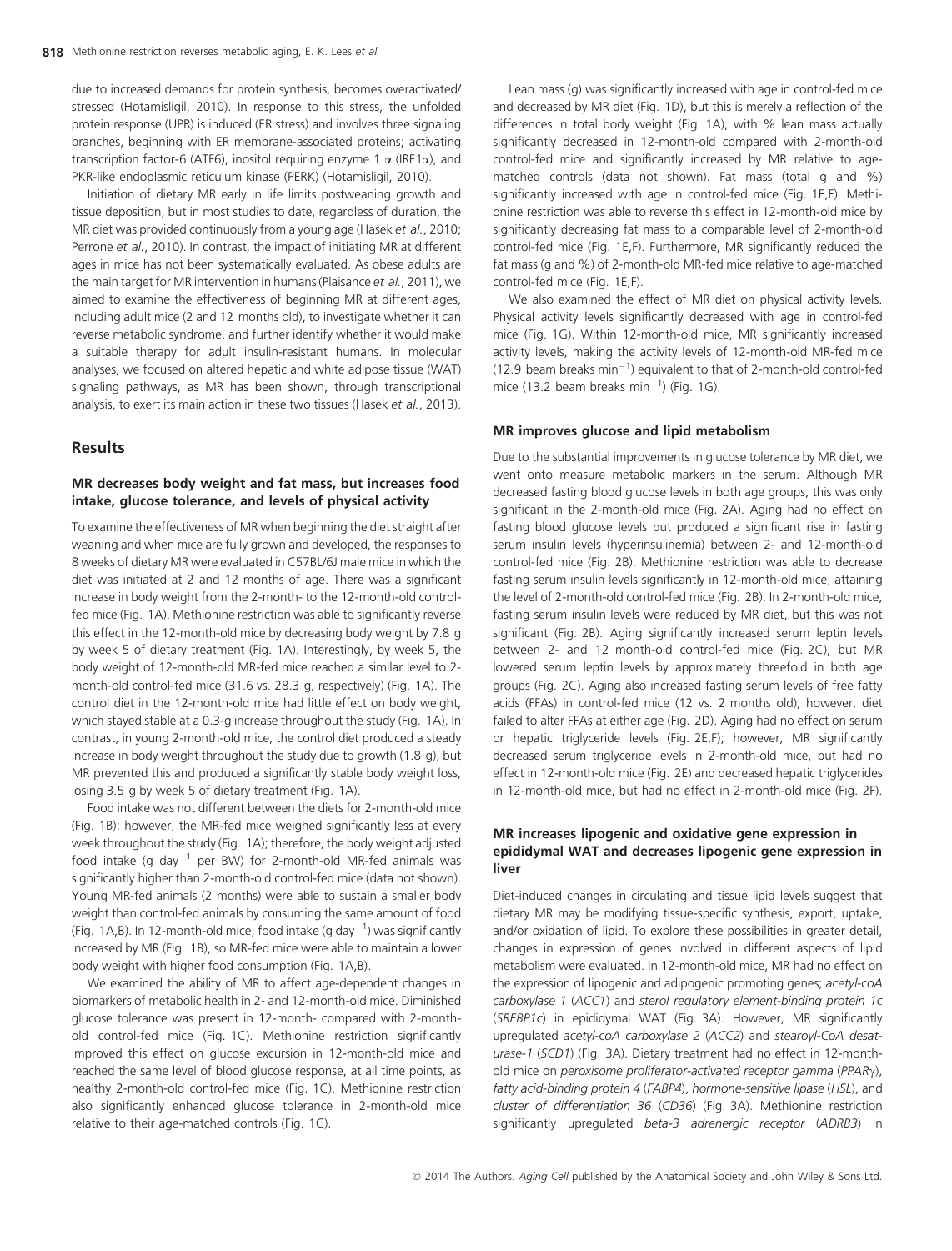Fig. 1 Body weight, food intake, glucose tolerance, lean mass, fat mass, and physical activity levels of mice on methionine restriction (MR) and control diet. (A) Body weight measurements from the first 5 weeks of the study, (B) food intake from a representative 4-week period of the study, and (C) glucose tolerance as assessed by a glucose tolerance test (dose of glucose = 2 g  $kg^{-1}$ ) after a 5-h fast in mice fed MR or control diet at the ages of 2 months ( $n = 20$ ) and 12 months  $(n = 14)$ . Significance was calculated by repeated measures two-way ANOVA with Bonferroni multiple comparison post hoc tests. (D) Lean mass (g), (E) fat mass (g), and (F) % fat mass of total body mass were measured by dual-energy X-ray absorptiometry in mice fed MR or control diet at the ages of 2 months ( $n = 20$ ) and 12 months ( $n = 14$ ). Significance was calculated by one-way ANOVA and Tukey's post hoc test. (G) Physical activity was measured by beam breaks per minute in mice fed MR or control diet at the ages of 2 months ( $n = 6$ ) and 12 months ( $n = 6$ ). Significance was calculated by two-tailed Student's t-test. Data are represented as mean  $\pm$  SEM. Black bars/circles, 12-monthold control-fed mice; white bars/circles, 12 month-old MR-fed mice; black hatch bars/ black triangles, 2-month-old control-fed mice; white hatch bars/white triangles, 2 month-old MR-fed mice. \*MR-fed mice significantly different to age-matched control-fed mice ( $P < 0.05$ ), #12-month-old control-fed mice significantly different to 2 month-old control-fed mice ( $P < 0.05$ ).



12-month-old mice and in parallel with the decreased circulating leptin levels, significantly decreased expression of leptin (Fig. 3A). Peroxisome proliferator-activated receptor gamma coactivator 1-alpha (PGC-1a), a master regulator of mitochondrial biogenesis, was increased significantly by MR in WAT in 12-month-old mice, but peroxisome proliferatoractivated receptor alpha (PPAR<sub>x</sub>) levels were unchanged (Fig. 3A). Levels of mitochondrial transcription factor A (TFAM) were unchanged by MR, but MR upregulated  $\beta$ -Klotho in 12-month-old mice; however, this was not significant (Fig. 3A).

Methionine restriction produced similar changes to gene expression levels in epididymal WAT in 2-month-old mice compared with the 12 month-old mice (Fig. 3B). However, SCD1 was not changed by diet, but  $FABP4$  was significantly upregulated and  $PPAR<sub>Y</sub>$  was also increased  $(P = 0.05)$  by MR (Fig. 3B). ADRB3 and leptin gene expression levels were also not different between diets in 2-month-old mice, but TFAM was significantly increased by MR (Fig. 3B).

In the liver, MR produced a significant downregulation of the lipogenic genes, ACC2, SREBP1c, and SCD1 in 12-month-old mice (Fig. 3C). Acetyl-coA carboxylase 1, fatty acid synthase (FAS), SREBP1a, glycerol-3 phosphate dehydrogenase (GPD2), and carnitine palmitoyltransferase 1 A (CPT1A) mRNA expression levels were unaltered by diet in 12-monthold mice (Fig. 3C). Conversely, MR significantly increased hepatic mRNA expression of PPAR<sub>Y</sub>, CD36, and adipose triglyceride lipase (ATGL) in 12month-old mice (Fig. 3C), but expression levels of the gluconeogenic genes; G6P and PEPCK were unaltered by diet (Fig. 3C). Methionine restriction diet produced similar changes in hepatic gene expression in 2 month-old mice (Fig. 3D), however, had no effect on ACC2 or PPAR<sub>Y</sub> (Fig. 3D). These data indicate that MR induces gene expression alterations that reduce hepatic lipid storage and promote fatty acid oxidation.

#### MR improves peripheral insulin signaling

Available evidence supports the view that MR increases metabolic flexibility and overall in vivo insulin sensitivity (Hasek et al., 2010, 2013); however, the effects of dietary MR on tissue-specific insulin sensitivity have not been examined.

To assess insulin-dependent signaling, mice were injected with saline or a physiological dose of insulin (0.8 mU  $g^{-1}$ ) after a 5-h fast. The first tissue examined was epididymal WAT. In 12-month-old mice, both control and MR diet significantly increased levels of phosphorylation of the IR from basal levels upon a bolus of insulin (Fig. 4A,B). In comparison of diets, MR-fed mice had significantly higher levels of insulin-stimulated phosphorylation of the IR than 12-month-old control-fed mice (Fig. 4A, B). Basal phosphorylation of PKB/Akt was significantly reduced by MR relative to control diet in 12-month-old mice (Fig. 4A,B), and MR diet produced an increase from basal to insulin-stimulated levels of phosphorylation of PKB/Akt  $(P = 0.08)$  (Fig. 4A,B). Insulin-stimulated phosphorylation of S6 was significantly higher in MR diet compared with control diet in 12-month-old mice, and MR significantly enhanced basal to insulin-stimulated levels of phosphorylation of S6 (Fig. 4A,B).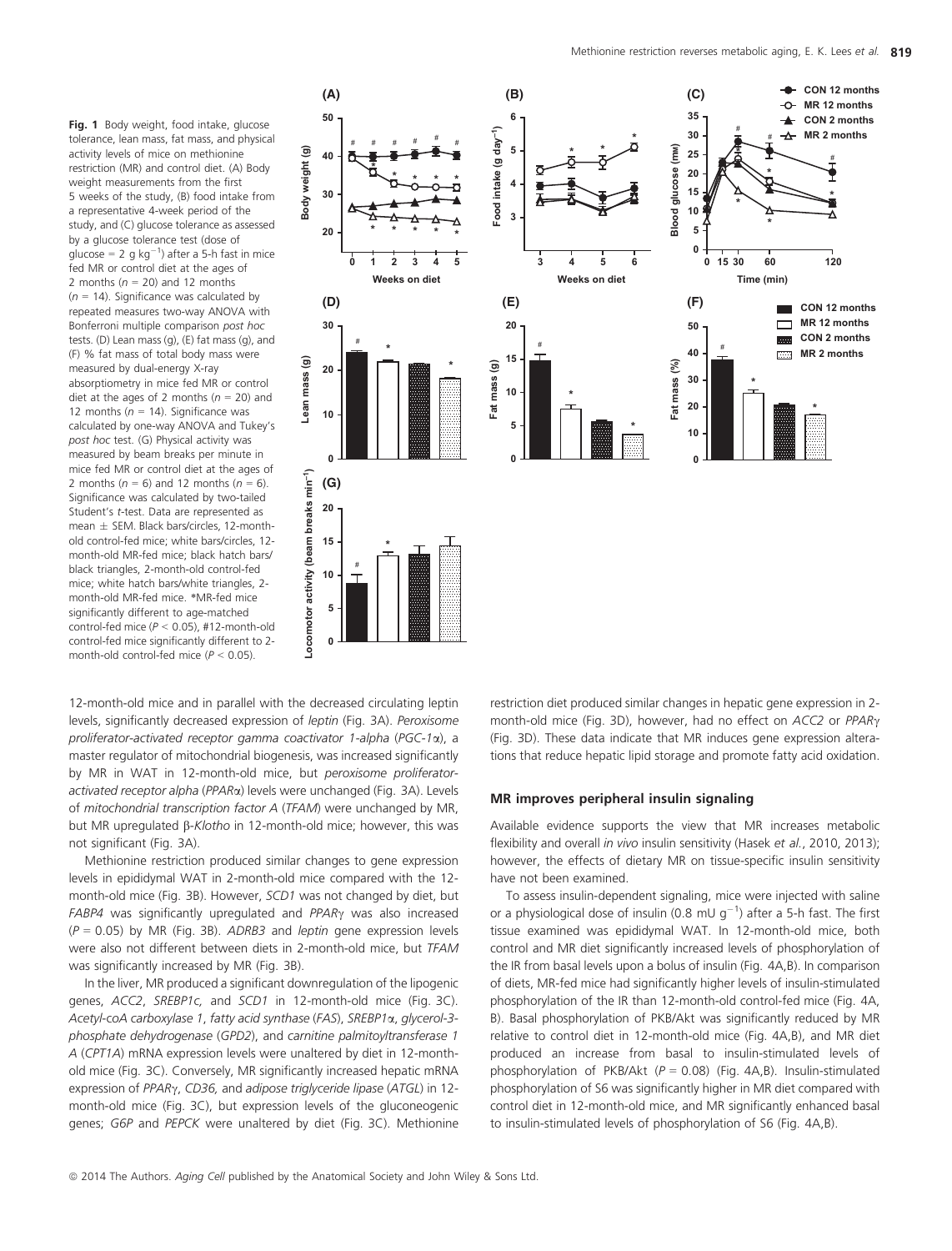

Fig. 2 Whole-body glucose and lipid homeostasis of mice on methionine restriction (MR) and control diet. (A) Fasting blood glucose, (B) fasting serum insulin, (C) fasting serum leptin, (D) fasting serum FFAs, and (E) fasting serum triglycerides in mice fed MR or control diet at the ages of 2 months ( $n = 16-20$ ) and 12 months ( $n = 14$ ). (F) Liver triglycerides in mice fed MR or control diet at the ages of 2 months ( $n = 10$ ) and 12 months ( $n = 10$ ). Significance was calculated by one-way ANOVA and Tukey's post hoc test. Data are represented as mean SEM. Black bars, 12-month-old control-fed mice; white bars, 12-month-old MR-fed mice; black hatch bars, 2-month-old control-fed mice; white hatch bars, 2-month-old MR-fed mice. \*MR-fed mice significantly different to age-matched control-fed mice ( $P < 0.05$ ), #12-month-old control-fed mice significantly different to 2-month-old control-fed mice ( $P < 0.05$ ).

In 2-month-old mice, MR significantly increased levels of IR phosphorylation from basal to insulin stimulation and significantly enhanced levels of insulin-stimulated IR phosphorylation relative to control diet (Fig. S1A,B, Supporting information).

Next, hepatic insulin signaling was examined in the same way as epididymal WAT in 12-month-old mice (Fig. 4C,D). There was no effect of diet on phosphorylation levels of IR or PKB/Akt (Fig. 4C,D). Methionine restriction diet in 12-month-old mice led to a significant increase in phosphorylation of S6 from basal to insulin-stimulated conditions (Fig. 4C,D). In 2-month-old mice, MR produced a significant increase in levels of phosphorylation of Akt and S6 between basal and insulinstimulated conditions (Fig. S1C,D). In 2-month-old control-fed mice, this only occurred with levels of phosphorylation of S6 (Fig. S1C,D).

Furthermore, insulin signaling was investigated in the gastrocnemius muscle in 12-month-old mice (Fig. 4E,F). Levels of insulin-stimulated phosphorylation of the IR were decreased by MR diet in comparison with the control diet if corrected to total levels (Fig. 4E,F). However, it is important to stress that there is an increase in total level of IR itself, probably reflecting the fact that these mice are more insulin sensitive due to decreased adiposity (Fig. 4E). There was no effect of diet on phosphorylation levels of PKB/Akt (Fig. 4E,F). In 12-month-old mice, MR significantly increased levels of phosphorylation of S6 from basal to insulin stimulation (Fig. 4E,F). In 2-month-old mice, MR increased insulinstimulated levels of phosphorylation of Akt compared with control diet, and MR also significantly enhanced basal to insulin-stimulated levels of phosphorylation of Akt and S6 (Fig. S1E,F).

# MR increases serum and hepatic gene expression of FGF21 and associated targets

FGF21 improves hepatic steatosis and insulin sensitivity in obese mice by stimulating lipolysis and fatty acid oxidation and reducing gluconeogenesis (Xu et al., 2009a). Methionine restriction increased levels of serum FGF21 by 2.5-fold in 12-month-old mice (Fig. 5A) and significantly increased hepatic gene expression of FGF21 (Fig. 5B).

FGF21 induction in the liver is linked to the SIRT1-PGC-1a-PPARa pathway (Purushotham et al., 2009), and we found SIRT1 to be significantly increased by MR in 12-month-old mice; however, PGC1a and PPAR<sub>x</sub> were unchanged (Fig. 5B). FGF21 suppresses the GH/IGF-1 signaling axis in liver (Zhang et al., 2012); however, MR had no effect on IGF-1 expression in 12-month-old mice, but, SOCS2, an inhibitor of the GH-signaling cascade, was significantly increased by MR (Fig. 5B).

In 2-month-old mice, MR significantly increased serum levels of FGF21 and hepatic expression of  $FGF21$  and  $PGC1\alpha$ , but had no effect on SIRT1, PPARa, IGF-1, or SOCS2 mRNA expression (Fig. 5C,D).

## MR increases hepatic eIF2a phosphorylation and ATF4 gene expression

Amino acid limitation has been shown to activate the PERK arm of ER stress signaling via eukaryotic translation initiation factor  $2\alpha$  (eIF2 $\alpha$ ) phosphorylation and induction of activating transcription factor 4 (ATF4) (Harding et al., 2003); therefore, we went on to examine these markers in the liver.

Methionine restriction significantly upregulated mRNA expression of ATF4 (Fig. 5B) and significantly increased levels of phosphorylation of eIF2a (Fig. 5E,G) in 12-month-old mice. To ensure it was not an induction of the entire UPR, we examined the first component of another of the UPR branches; IRE1a. Methionine restriction significantly decreased insulin-stimulated IRE1a phosphorylation in 12-month-old mice (Fig. 5E,G).

In 2-month-old mice MR significantly increased ATF4 mRNA expression (Fig. 5D) and levels of eIF2a phosphorylation (Fig. 5F,H); however, dietary treatment had no effect on levels of phosphorylation of IRE1a (Fig. 5F,H).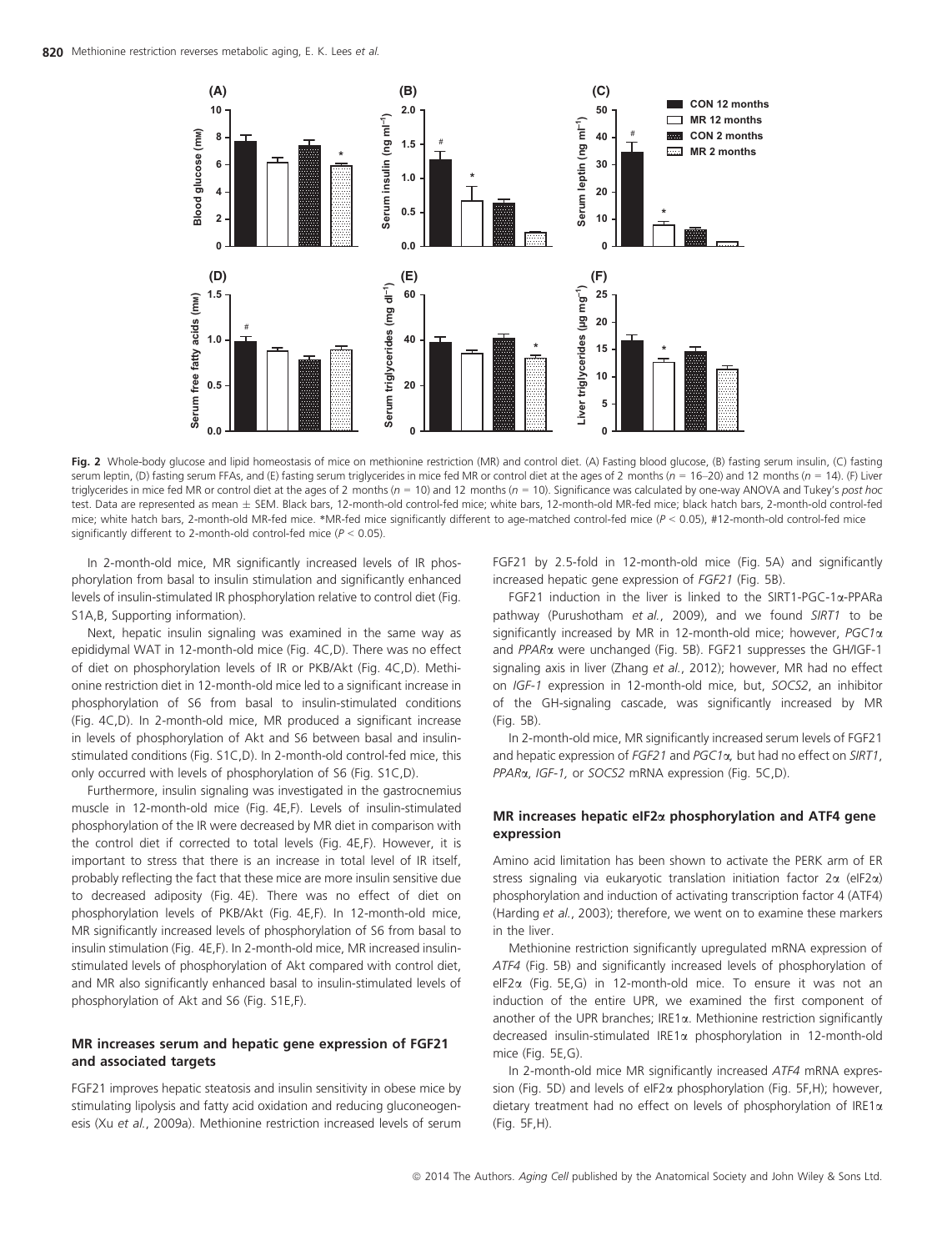

Fig. 3 Epididymal white adipose tissue (WAT) and hepatic gene expression in mice on methionine restriction (MR) and control diet. Gene expression was measured by qPCR in (A) epididymal WAT in 12-monthold mice  $(n = 5-6)$ , (B) epididymal WAT in 2-month-old mice ( $n = 4-6$ ), (C) liver in 12month-old mice ( $n = 5-8$ ) and (D) liver in 2month-old mice ( $n = 4-6$ ) fed MR or control diet. Data were analyzed as fold change relative to control-fed mice. Significance was calculated between MR and control diet by two-tailed Student's ttest ( $P < 0.05$ ). Data are represented as mean  $\pm$  SEM. Black bars, 12-month-old control-fed mice; white bars, 12-month-old MR-fed mice; black hatch bars, 2-monthold control-fed mice; white hatch bars, 2 month-old MR-fed mice.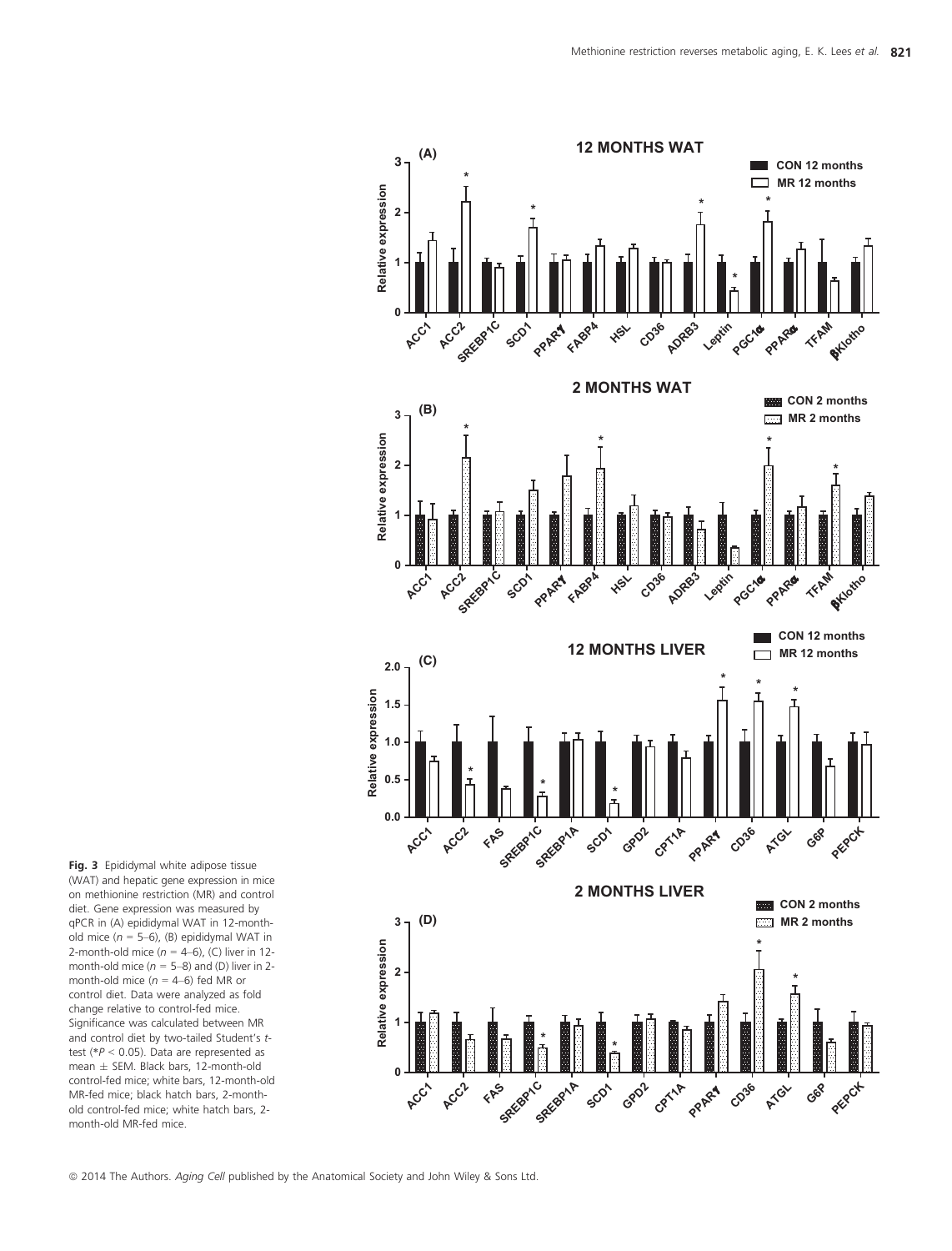

(C) liver, and (E) gastrocnemius muscle in 12-month-old mice fed MR or control diet. Immunoblots were normalized to Ponceau S and total protein in (B) epididymal WAT, (D) liver, and (F) gastrocnemius muscle in 12-month-old mice fed MR or control diet. Data were analyzed as fold change relative to control-fed insulin-injected mice. Significance was calculated by two-tailed Student's t-test (\*P < 0.05). Data are represented as mean  $\pm$  SEM. Black hatch bars, 12-month-old control-fed mice injected with saline; black bars, 12-monthold control-fed mice injected with insulin; white crossed bars, 12-month-old MR-fed mice injected with saline; white bars, 12 month-old MR-fed mice injected with

# MR increases FGF21 levels and improves glucose tolerance after 48 h of treatment

To examine metabolic effects of MR before the effects on body weight, mice were fed MR or control diet for 48 h. After 48 h, there was no change in body weight (Fig. 6A), but serum levels of FGF21 were significantly increased by over sevenfold (Fig. 6B) and hepatic gene expression of FGF21 was significantly increased by over 12-fold by dietary MR (Fig. 6C). Methionine restriction improved glucose tolerance after just 48 h, as assessed in a glucose tolerance test (GTT), with a significant decrease in blood glucose levels at 30 min postinjection (Fig. 6D). Furthermore, after 48 h, MR induced a significant increase in phosphorylation of the IR and S6 from basal to insulin-stimulated levels in the liver (Fig. 6E,F), whereas both MR and control diet increased levels of phosphorylation of PKB/Akt from basal to insulin stimulation (Fig. 6E, F). Therefore, MR is able to induce hepatic FGF21 expression and insulin sensitivity and improve whole-body glucose homeostasis, prior to any changes in body weight.

# Discussion

Aging causes fat accumulation (Huffman & Barzilai, 2009) and dampens insulin sensitivity and whole-body glucose homeostasis (Selman &

Withers, 2011), as apparent in this study in the differences we observed between 2- and 12-month-old control-fed mice. We found aging to lead to increased body weight and adiposity and diminished glucose tolerance and insulin sensitivity, associated with increased fasting serum insulin and leptin levels.

Dietary manipulation in the form of MR has been shown before to dramatically decrease body weight and adiposity and improve insulin sensitivity in young, healthy mice (Hasek et al., 2010, 2013; Perrone et al., 2010; Plaisance et al., 2010). We have shown here for the first time that MR is able to reverse aging-associated alterations in physiology, specifically to decrease body fat, increase physical activity, and improve glucose and lipid homeostasis to the levels measured in young mice (fed a normal diet). The increase in age-related adiposity is linked to enhanced risk of diseases and reduced lifespan (Huffman & Barzilai, 2009). Therefore, the ability of MR to reverse age-induced insulin resistance and dysfunctional lipid metabolism, back to levels of healthy young mice, may play a role in its ability to extend lifespan.

This study strengthens the translational evidence for MR as an effective intervention feasible in humans, and treatments that are not only capable of preventing but also treating metabolic dysfunction in adults are urgently needed, due to the rising prevalence of metabolic syndrome (Ford et al., 2004). The fact that MR allows greater food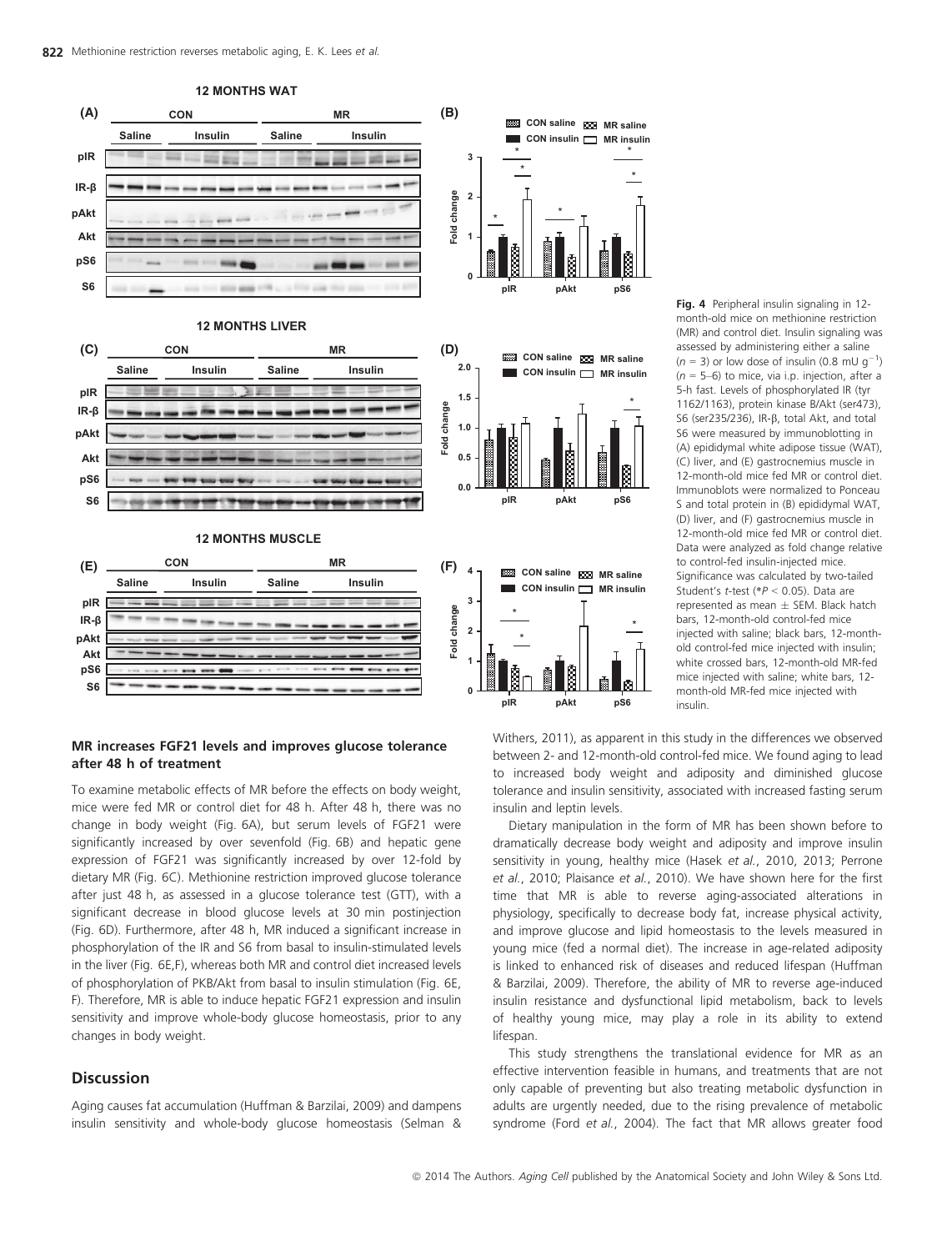

Fig. 5 Liver FGF21, ATF4, IRE1 $\alpha$ , and eIF2 $\alpha$  in mice on methionine restriction (MR) and control diet. (A) Serum FGF21 in 12-month-old mice (n = 7), (B) hepatic gene expression of FGF21 and genes related to FGF21 in 12-month-old mice ( $n = 5-8$ ), (C) serum FGF21 in 2-month-old mice ( $n = 7$ ), and (D) hepatic gene expression of FGF21 and genes related to FGF21 in 2-month-old mice ( $n = 4$ -6) fed MR or control diet. Levels of phosphorylated IRE1 $\alpha$ , eIF2 $\alpha$ , total IRE1 $\alpha$ , and eIF2 $\alpha$  were measured by immunoblotting in liver after low dose of insulin stimulation (0.8 mU g<sup>-1</sup>) in (E) 12-month-old mice (n = 7) and (F) 2-month-old mice (n = 7) fed MR or control diet. Immunoblots were normalized to total protein in (G) 12-month-old mice and (H) 2-month-old mice fed MR or control diet. Data for gene expression and immunoblots were analyzed as fold change relative to control-fed mice. Significance was calculated by two-tailed Student's t-test (\*P < 0.05). Data are represented as mean  $\pm$  SEM. Black bars, 12-month-old control-fed mice; white bars, 12-month-old MR-fed mice; black hatch bars, 2-month-old control-fed mice; white hatch bars, 2-month-old MR-fed mice.

consumption, while simultaneously decreasing body weight and adiposity, makes it a more sustainable option than dietary restriction. Methionine restriction produced similar beneficial metabolic effects when begun at 12 months compared with 2 months of age, suggesting that initiating MR at an early age may not be necessary for positive effects on longevity.

In 12-month-old mice, MR was able to produce an increase in lipogenic and oxidative gene expression in epididymal WAT and decrease in lipogenic but increase in lipolytic gene expression in the liver, consistent with lipid homeostasis remodeling shown previously by MR in young mice (Perrone et al., 2010; Hasek et al., 2013). These changes are likely to account for the decrease in serum and hepatic triglycerides produced by MR, consistent with earlier studies (Ables et al., 2012; Hasek et al., 2013).

Improvements in whole-body glucose homeostasis with MR have been shown before, but tissue-specific insulin sensitivity at the protein level has not been examined. The major effects of MR on insulin signaling occurred in epididymal WAT; however, hepatic and muscle insulin signaling also showed moderate improvements. Within components of the insulin signaling pathway, the significant increase from basal to insulin-stimulated levels of phosphorylation, produced by MR, expresses an enhanced ability of peripheral tissues to respond to a bolus of insulin. These findings support those from previous studies, which found MR to increase metabolic flexibility, shown through an enhanced range of respiratory quotient from day to night (Hasek et al., 2010).

Previous results have also found MR to increase circulating (Ables et al., 2012) and hepatic gene expression of FGF21 (Ables et al., 2012; Perrone et al., 2012) and one of its target genes,  $PGC1\alpha$  (Perrone et al., 2010). Although FGF21 could be induced by a PPAR $\alpha$  mechanism (Badman et al., 2007), due to upregulation of SIRT1 and PGC1a, PPARa was unchanged. An alternative is that FGF21 is induced in the liver under leucine deprivation through the general control nonderepressible 2  $(GCN2)$  – phospho-eIF2 $\alpha$  – ATF4 pathway (De Sousa-Coelho et al., 2012). Dietary MR resulted in enhanced levels of phosphorylation of eIF2 $\alpha$  and substantial upregulation of hepatic ATF4 mRNA expression,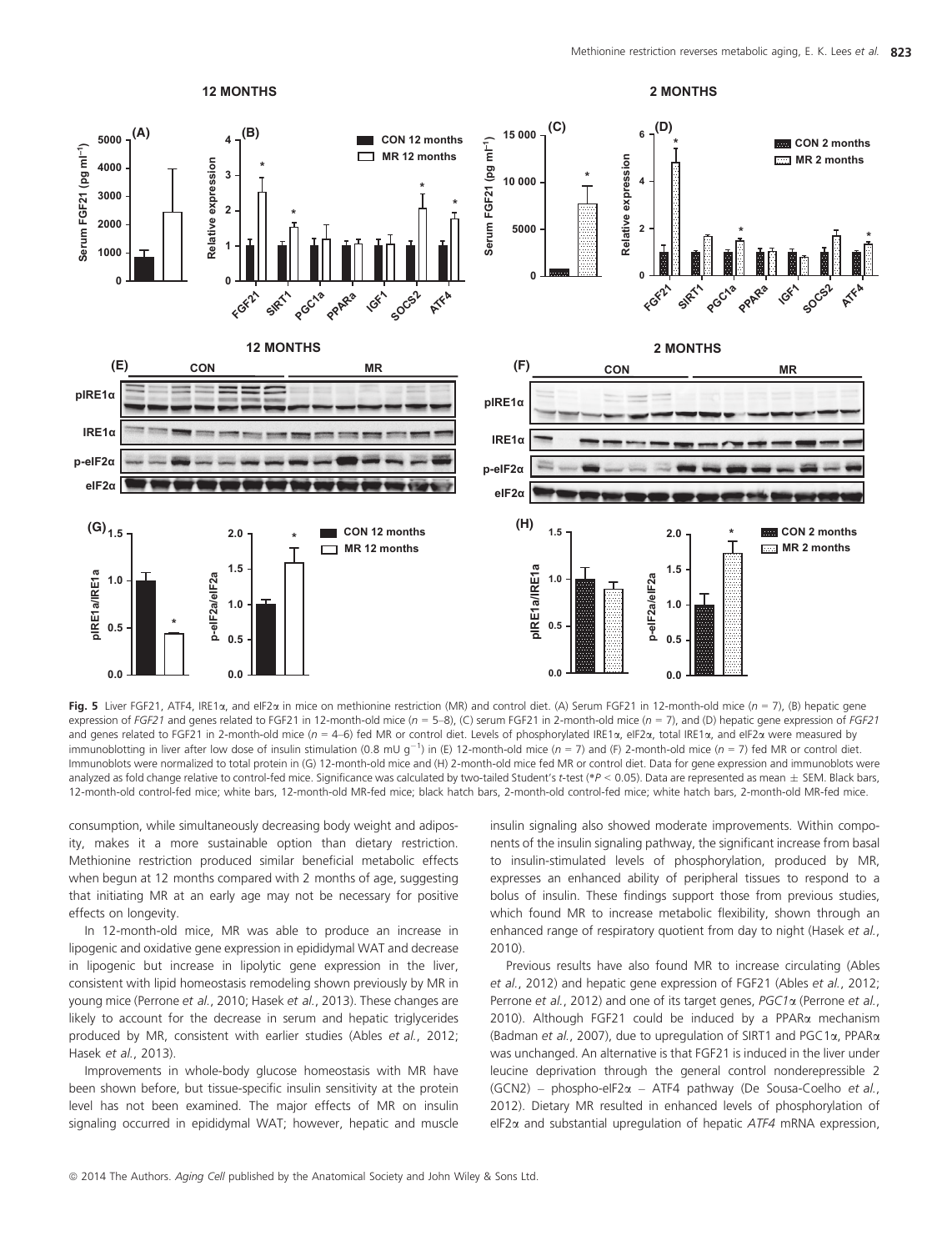

Fig. 6 Effects of 48-h methionine restriction (MR) treatment on body weight, FGF21 and glucose homeostasis. (A) Body weight in mice fed MR or control diet ( $n = 13$ ). Significance was calculated by repeated measures two-way ANOVA with Bonferroni multiple comparison post hoc tests (\*P < 0.05). (B) Serum FGF21 (n = 13) and (C) hepatic gene expression of FGF21 ( $n = 6$ ) in mice fed MR or control diet. Data for gene expression were analyzed as fold change relative to control-fed mice. Significance was calculated by two-tailed Student's *t*-test (\*P < 0.05). (D) Glucose tolerance as assessed by a glucose tolerance test (dose of glucose = 2 g kg<sup>-1</sup>) after a 5-h fast in mice fed MR or control diet (n = 9-10). Significance was calculated by repeated measures two-way ANOVA with Bonferroni multiple comparison post hoc tests (\*P < 0.05). Black bars/circles, control-fed mice; white bars/circles, MR-fed mice. Insulin signaling was assessed by administering either a saline ( $n = 3$ ) or high dose of insulin (10 mU g<sup>-1</sup>)  $(n = 5-6)$  to mice, via i.p. injection, after a 5 h fast. (E) Levels of phosphorylated IR (tyr 1162/1163), protein kinase B/Akt (ser473), S6 (ser235/236), IR-B, total Akt, and total S6 were measured by immunoblotting in liver in mice fed MR or control diet. (F) Immunoblots were normalized to Ponceau S and total protein in liver in mice fed MR or control diet. Data were analyzed as fold change relative to control-fed insulin-injected mice. Significance was calculated by two-tailed Student's t-test (\*P < 0.05). Data are represented as mean ± SEM. Black hatch bars, control-fed mice injected with saline; black bars, control-fed mice injected with insulin; white crossed bars, MR-fed mice injected with saline; white bars, MR-fed mice injected with insulin.

suggesting activation of GCN2. In addition, the reduction in levels of phosphorylation of IRE1 $\alpha$  in 12-month-old mice ensures that the induction of eIF2 $\alpha$  was not representative of activation of the entire UPR and that it was only this specific branch that responds to amino acid deficiency (De Sousa-Coelho et al., 2012). Moreover, it provides evidence that MR can reduce specific aspects of ER stress while increasing the plausibility that FGF21 is induced in the same way in response to MR as it is upon leucine deprivation.

FGF21 upregulation after just 48 h of MR feeding preceded any change in body weight, suggesting that FGF21 could be responsible for the effects of MR on body weight and adiposity. Indeed, FGF21 has dramatic effects to reverse obesity in high-fat diet-induced obese mice (Xu et al., 2009a). The improvements in whole-body glucose homeostasis could conceivably be secondary to MR decreasing adiposity and body weight; however, after 48 h of MR feeding, glucose tolerance and hepatic insulin sensitivity were also improved. This provides supporting evidence for MR's effects on insulin sensitivity not being entirely secondary to body weight loss and there being another contributing factor. The improvement was in line with FGF21 induction, and FGF21 has been shown to have insulin-sensitizing effects independently of body weight alterations, including significantly enhanced hepatic and peripheral insulin sensitivity and restored glucose tolerance in diet-induced obese mice (Xu et al., 2009a).

FGF21 could play a role in the metabolic effects of MR in the liver, where decreased lipogenic gene expression and lipid storage was present in MR-fed animals. FGF21 induction in the liver in response to leucine deprivation caused downregulation of hepatic lipogenesis and reduced hepatic lipid accumulation, the effects of which were absent when FGF21 KO mice were deprived of leucine (De Sousa-Coelho et al., 2012). Moreover, FGF21 reduces GH/IGF-1 signaling (Zhang et al., 2012); therefore, the upregulation of hepatic SOCS2 expression could also be produced by FGF21.

Adipose tissue is sensitive to circulating FGF21 as it contains high levels of the essential coreceptor, β-Klotho (Fisher et al., 2011), which was upregulated by MR. FGF21 in adipose tissue plays a role in thermogenesis and browning of WAT, through activation of UCP1 and PGC1 $\alpha$  (Fisher et al., 2012), and could explain the upregulation of oxidative gene expression,  $PGC1\alpha$  and  $TFAM$ , in response to MR in epididymal WAT and earlier findings of MR increasing energy expenditure and WAT UCP1 levels (Hasek et al., 2010).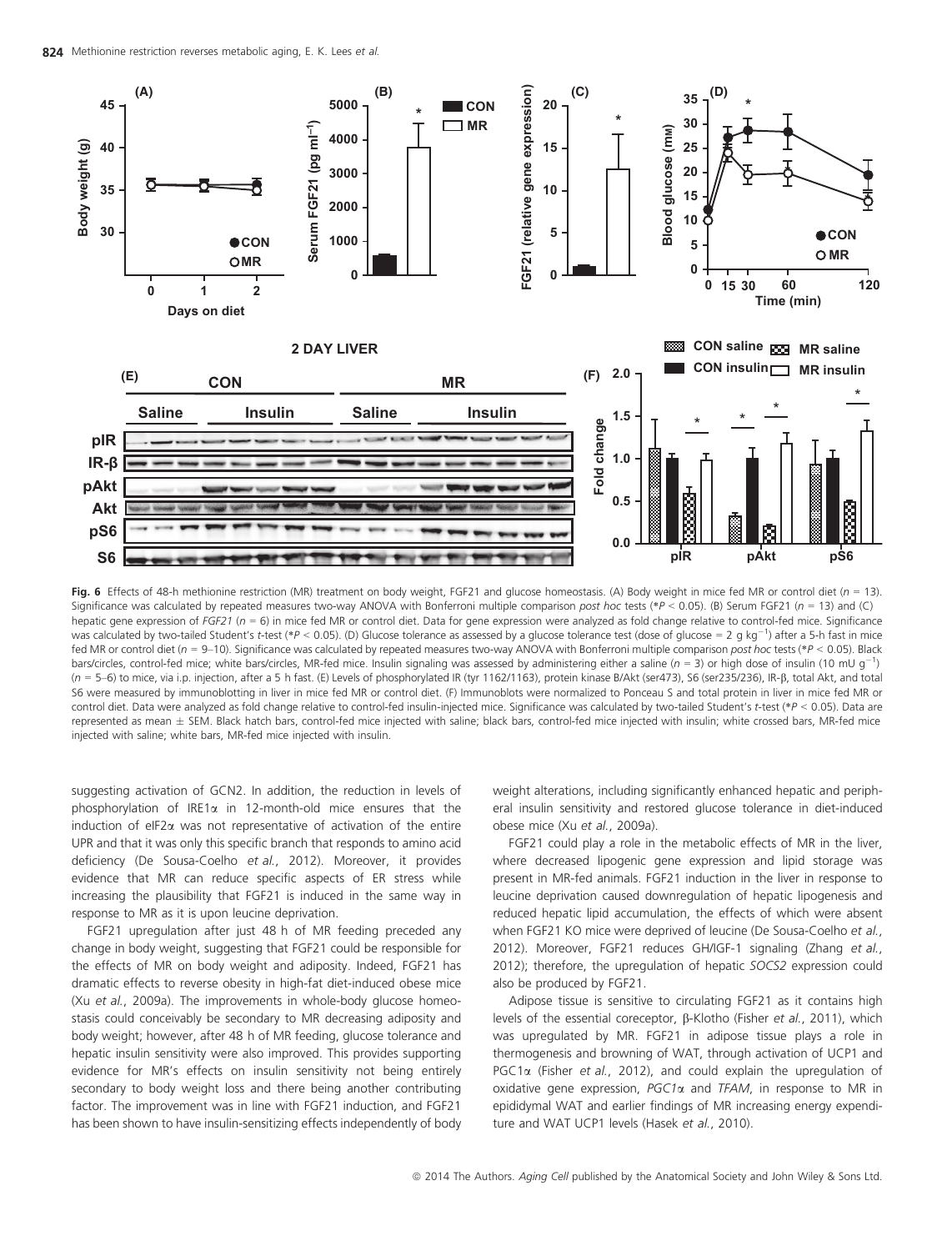Interestingly, FGF21 also produces a lipid futile cycle in WAT (Coskun et al., 2008), which agrees with the results of this study and others, where MR produced a simultaneous increase in lipogenic and oxidative gene expression in epididymal WAT (Perrone et al., 2008, 2010, 2012; Hasek et al., 2013). FGF21 also increases glucose uptake into WAT (Xu et al., 2009b), which could explain the effects of MR to significantly increase insulin-stimulated phosphorylation of the IR and S6 compared with control diet. In addition, FGF21 has been shown to cause hyperphagia (Coskun et al., 2008), which could explain the increased food intake by MR-fed animals.

In conclusion, we present the data that MR is able to reverse ageinduced metabolic dysfunction in fully developed adult mice, back to levels of young, healthy mice on a normal diet. This could explain the increased lifespan of mice when MR diet was begun at 12 months of age (Sun et al., 2009). In addition, like MR, FGF21 treatment extends lifespan in mice (Zhang et al., 2012) and FGF21 could be the basis of the mechanism behind MR's effects to reverse age-induced dysfunctional metabolism, through the remodeling of hepatic and WAT lipid homeostasis. This study also provides evidence that the effects of MR are not only secondary to its effects on reducing growth and development and that in fully developed and grown mice, it may slow aging.

### Experimental procedures

#### Animals

This study was approved by the University of Aberdeen Ethics Review Board and performed under UK Home Office project license PPL 60/ 3951. Male C57BL/6J wild-type mice (Charles River, Edinburgh, UK) were singly housed. Mice were exposed to 12-h light/dark cycle at 22–24 °C and had ad libitum access to food and water. Mice were placed on a control diet containing 0.86% methionine (Dyets, Bethlehem, PA, USA) for 2 weeks. Within each age category, mice were randomized by body weight; half were maintained on control diet and half were switched to MR diet containing 0.172% methionine (Dyets). The glutamic acid content of the MR diet was increased to compensate for the reduced methionine content and to create equal amounts of total amino acids in both diets. Mice were maintained on diets for 8 weeks (or 48 h where indicated) and terminal tissues collected after a 5-h fast plus intraperitoneal (i.p.) injection with saline (154 mm NaCl) or a low, physiological dose of insulin (0.8 mU  $q^{-1}$  body weight) and sacrificed after 10 min. Tissues were immediately dissected and frozen in liquid nitrogen after cervical dislocation. In the short-term study, mice were maintained on MR and control diets for 48 h and terminal tissues collected in the same way, with the only difference being in the dosage of insulin (10 mU  $q^{-1}$ ) body weight).

### Whole-body measurements and blood metabolites

Body weight and food intake were measured every 3 days throughout the study. Body composition was measured after 28 days on MR or control diet by dual-energy X-ray absorptiometry (DEXA) (Lunar PIXIMUS-Densitometer; GE Medical Systems, San Francisco, CA, USA). GTTs were performed after 32 days on MR or control diet and involved fasting for 5 h prior to i.p. injection with glucose (2 g kg<sup>-1</sup> body weight). Tail blood glucose measurements using glucometers (AlphaTRAK, Berkshire, UK) were taken immediately before and 15, 30, 60, and 120 min after i.p. injection with glucose. Tail vein blood samples were taken after a 5 h fast, after 39 days on MR or control diet. All serum measurements were taken on these. Serum leptin (Crystal Chem,

Downers Grove, IL, USA), insulin (Crystal Chem), and FGF21 (Millipore, Darmstadt, Germany) were determined by ELISA. Serum glucose was measured by glucose oxidase assay (Thermo Scientific, Waltham, MA, USA). Serum triacylglycerol (17628; Sentinel Diagnostics, Milan, Italy) and serum FFAs (Wako Chemicals, Richmond, VA, USA) were determined using appropriate kits. In the short-term study, tail vein blood samples were taken after mice were sacrificed and these were used to measure FGF21 by ELISA. Another cohort of male C57BL/6J wild-type mice was used to measure glucose tolerance, in the same way as described above, after 48 h of dietary treatment.

#### Locomotor activity measurement

Daily locomotor activity was monitored after 45 days on MR or control diet, using passive infrared sensors (Panasonic – AMN11112; Farnell, Leeds, UK) mounted on top of each cage. Clocklab software (Actimetrics, Wilmette, IL, USA) was used to acquire and analyze data generated by the PIR sensors. Animals were given 48 h to acclimatize to the presence of the PIR sensor, before data were recorded from each individual animal every minute for seven consecutive days under 12-h light/dark cycles. Data were expressed as beam breaks per minute and consolidated into 1 h bins for analysis.

#### Liver triacylglycerols

Liver pieces (100 mg) were cut and weighed. Each sample was homogenized in 1 mL PBS before being centrifuged for 15 s at room temperature. The top layer was resuspended, and the supernatant fraction was assayed for triacylglycerols using a commercial kit (Sentinel Diagnostics).

#### Immunoblotting

Frozen liver and epididymal WAT lysates were prepared in RIPA buffer, as described previously (Delibegovic et al., 2007). Proteins were separated by 4–12% SDS-PAGE and transferred to nitrocellulose membranes. Immunoblots were performed using antibodies from Cell Signaling Technology (Cell Signaling by NEB, Hitchin, UK) (unless stated otherwise) against phospho-S6 (s235/236) 4858S; total S6 2217S; phospho-Akt/ PKB (s473) 9271S; phospho-eIF2a (s51) 9721S; total eIF2a 5324S; total IRE1a 3294S; phospho-IRE1a (s724) PA1-16927 (Thermo Scientific); phospho-IR (tyr1163/1163) 44804G (Invitrogen, Paisley, UK); phospho-IR (tyr1158) 44802G (Invitrogen); IR-b sc-711 (Santa Cruz, Dallas, TX, USA); total Akt/PKB A2210 (Santa Cruz); and extracellular signal-regulated kinase 2 (ERK2) I2908 (Santa Cruz). Proteins were visualized with enhanced chemiluminescence and quantified using Bio-1D software (Peqlab, Sarisbury Green, UK).

#### Gene expression in liver and epididymal WAT

Total RNA was isolated from frozen liver and epididymal WAT using peqGOLD TriFast (Peqlab). For epididymal WAT, homogenates were centrifuged and had the lipid layer removed before phase separation.  $cDNA$  was synthesized from 1  $\mu$ g RNA using bioscript  $cDNA$  synthesis kit (Bioline, London, UK), oligo (dT) 18 primers and random hexamer primers. Target genes were amplified by quantitative PCR (qPCR), using gene-specific primers and GoTaq qPCR master mix (Promega, Southampton, UK) on the LightCycler-480 (Roche, Burgess Hill, UK). Relative mRNA levels were calculated using the Pfaffl method (Pfaffl, 2001) and normalized to a geometric mean of three reference genes;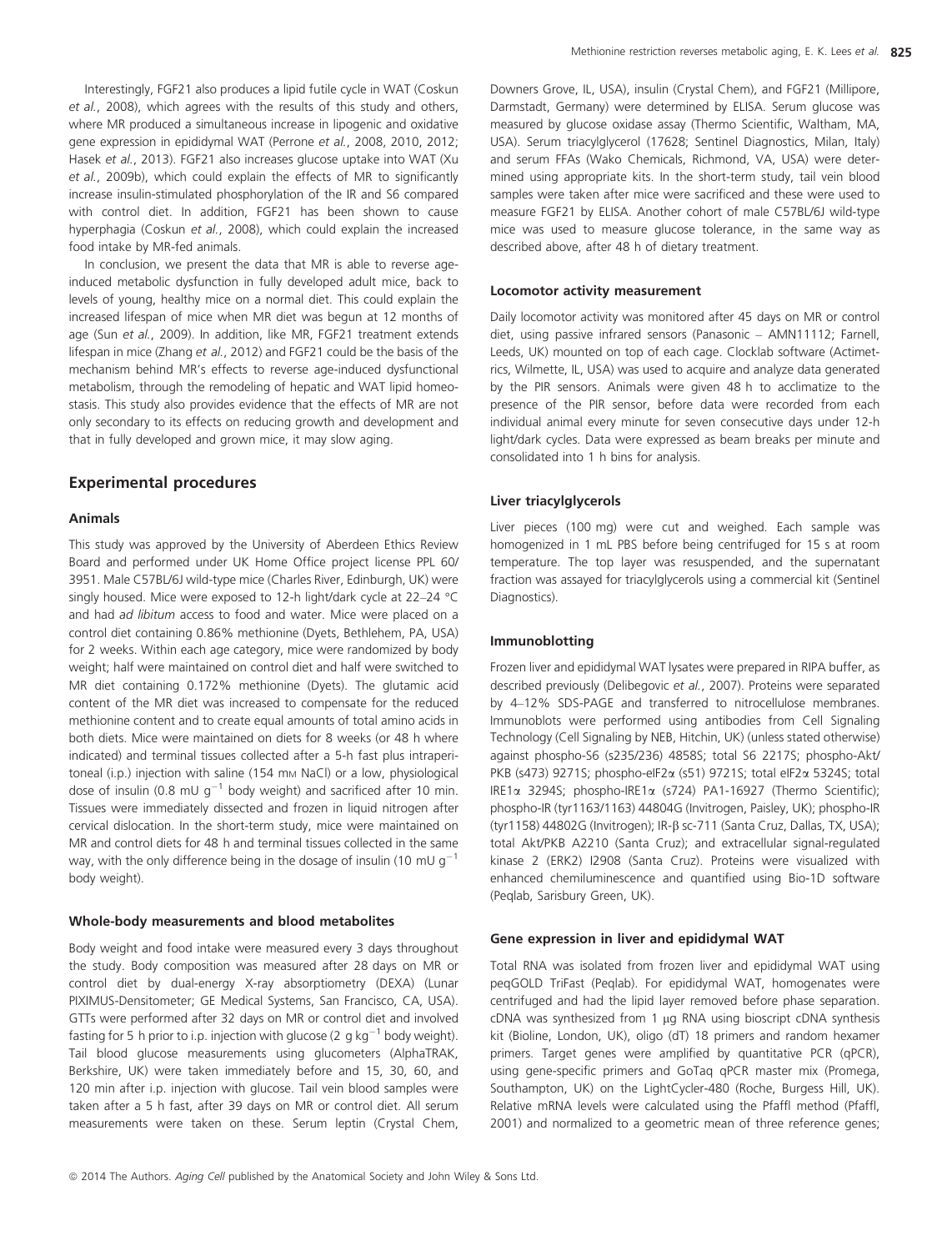beta-actin, hypoxanthine-guanine phosphoribosyltransferase (HPRT), and Ywhaz for the liver, and Nono, Ywhaz, and HPRT for epididymal WAT.

#### Statistical analysis

Data are expressed as mean  $\pm$  SEM. Statistical analyses were performed using repeated measures two-way ANOVA with Bonferroni multiple comparison post hoc tests, one-way ANOVA with Tukey's post hoc test, or two-tailed Student's t-tests, as appropriate. GRAPHPAD PRISM 5 software (GraphPad Software, Inc., San Diego, CA, USA) was used for analyses. Pvalues < 0.05 were considered significant.

# Acknowledgments

This work was funded by Tenovus Scotland project grant to MD and NM. MD is also supported by the British Heart Foundation (PG/09/048/ 27675 and PG/11/8/28703), Diabetes UK (BDA/RD08/0003597), and EFSD/Lilly and the Royal Society. EKL is the recipient of a BBSRC postgraduate studentship. NM is the recipient of a British Heart Foundation intermediate basic research fellowship. TWG is supported in part by ADA 1-12-BS-58, NIH DK-096311, ADA 7-13-MI-05, and NIH P20-GM103528.

# Author contributions

EKL, EK, MD, and NM designed experiments. EKL, EK, KS, CW, LG, EM, and ASB performed experiments. EKL, EK, KS, CW, MD, and NM performed the analysis of the data. EKL wrote the manuscript and EK, MD, NM, and TWG contributed to critical revision of the manuscript. All authors approved the final version of the article.

# Funding

No funding information provided.

# Conflict of interest

None declared.

## References

- Ables GP, Perrone CE, Orentreich D, Orentreich N (2012) Methionine-restricted C57BL/6J mice are resistant to diet-induced obesity and insulin resistance but have low bone density. PLoS One 7, e51357.
- Badman MK, Pissios P, Kennedy AR, Koukos G, Flier JS, Maratos-Flier E (2007) Hepatic fibroblast growth factor 21 is regulated by PPAR<sub>x</sub> and is a key mediator of hepatic lipid metabolism in ketotic states. Cell Metab. 5, 426–437.
- Barzilai N, She L, Liu BQ, Vuguin P, Cohen P, Wang J, Rossetti L (1999) Surgical removal of visceral fat reverses hepatic insulin resistance. Diabetes 48, 94–98.
- Biddinger SB, Kahn CR (2006) From mice to men: insights into the insulin resistance syndromes. Annu. Rev. Physiol. 68, 123.
- Coskun T, Bina HA, Schneider MA, Dunbar JD, Hu CC, Chen Y, Moller DE, Kharitonenkov A (2008) Fibroblast growth factor 21 corrects obesity in mice. Endocrinology 149, 6018–6027.
- De Sousa-Coelho AL, Marrero PF, Haro D (2012) Activating transcription factor 4-dependent induction of FGF21 during amino acid deprivation. Biochem. J. 443, 165–171.
- Delibegovic M, Bence KK, Mody N, Hong EG, Ko HJ, Kim JK, Kahn BB, Neel BG (2007) Improved glucose homeostasis in mice with muscle-specific deletion of protein-tyrosine phosphatase 1B. Mol. Cell. Biol. 27, 7727–7734.
- Fisher FM, Estall JL, Adams AC, Antonellis PJ, Bina HA, Flier JS, Kharitonenkov A, Spiegelman BM, Maratos-Flier E (2011) Integrated regulation of hepatic

metabolism by fibroblast growth factor 21 (FGF21) in vivo. Endocrinology 152, 2996–3004.

- Fisher FM, Kleiner S, Douris N, Fox EC, Mepani RJ, Verdeguer F, Wu J, Kharitonenkov A, Flier JS, Maratos-Flier E, Spiegelman BM (2012) FGF21 regulates PGC-1 $\alpha$  and browning of white adipose tissues in adaptive thermogenesis. Genes Dev. 26, 271–281.
- Ford ES, Giles WH, Mokdad AH (2004) Increasing prevalence of the metabolic syndrome among u.s. Adults. Diabetes Care 27, 2444–2449.
- Harding HP, Zhang Y, Zeng H, Novoa I, Lu PD, Calfon M, Sadri N, Yun C, Popko B, Paules R, Stojdl DF, Bell JC, Hettmann T, Leiden JM, Ron D (2003) An integrated stress response regulates amino acid metabolism and resistance to oxidative stress. Cell Metab. 11, 619–633.
- Hasek BE, Stewart LK, Henagan TM, Boudreau A, Lenard NR, Black C, Shin J, Huypens P, Malloy VL, Plaisance EP, Krajcik RA, Orentreich N, Gettys TW (2010) Dietary methionine restriction enhances metabolic flexibility and increases uncoupled respiration in both fed and fasted states. Am. J. Physiol. Regul. Integr. Comp. Physiol. 299, R728–R739.
- Hasek BE, Boudreau A, Shin J, Feng D, Hulver M, Van NT, Laque A, Stewart LK, Stone KP, Wanders D, Ghosh S, Pessin JE, Gettys TW (2013) Remodeling the integration of lipid metabolism between liver and adipose tissue by dietary methionine restriction in rats. Diabetes 62, 3362–3372.
- Hotamisligil GS (2010) Endoplasmic reticulum stress and the inflammatory basis of metabolic disease. Cell 140, 900-917.
- Huffman DM, Barzilai N (2009) Role of visceral adipose tissue in aging. Biochim. Biophys. Acta. 1790, 1117–1123.
- Inagaki T, Lin VY, Goetz R, Mohammadi M, Mangelsdorf DJ, Kliewer SA (2008) Inhibition of growth hormone signaling by the fasting-induced hormone FGF21. Cell Metab. 8, 77–83.
- Masoro EJ (2005) Overview of caloric restriction and ageing. Mech. Ageing Dev. 126, 913–922.
- Muzumdar R, Allison DB, Huffman DM, Ma X, Atzmon G, Einstein FH, Fishman S, Poduval AD, McVei T, Keith SW, Barzilai N (2008) Visceral adipose tissue modulates mammalian longevity. Aging Cell 7, 438–440.
- Orentreich N, Matias JR, DeFelice A, Zimmerman JA (1993) Low methionine ingestion by rats extends life span. J. Nutr. 123, 269–274.
- Perrone CE, Mattocks DAL, Hristopoulos G, Plummer JD, Krajcik RA, Orentreich N (2008) Methionine restriction effects on 11b-HSD1 activity and lipogenic/lipolytic balance in F344 rat adipose tissue. J. Lipid Res. 49, 12-23.
- Perrone CE, Mattocks DA, Jarvis-Morar M, Plummer JD, Orentreich N (2010) Methionine restriction effects on mitochondrial biogenesis and aerobic capacity in white adipose tissue, liver, and skeletal muscle of F344 rats. Metabolism 59, 1000–1011.
- Perrone CE, Mattocks DA, Plummer JD, Chittur SV, Mohney R, Vignola K, Orentreich DS, Orentreich N (2012) Genomic and metabolic responses to methionine-restricted and methionine-restricted, cysteine-supplemented diets in Fischer 344 rat inguinal adipose tissue, liver and quadriceps muscle. J. Nutrigenet. Nutrigenomics 5, 132–157.
- Pfaffl MW (2001) A new mathematical model for relative quantification in real-time RT–PCR. Nucleic Acids Res. 29, e45.
- Plaisance EP, Henagan TM, Echlin H, Boudreau A, Hill KL, Lenard NR, Hasek BE, Orentreich N, Gettys TW (2010) Role of b-adrenergic receptors in the hyperphagic and hypermetabolic responses to dietary methionine restriction. Am. J. Physiol. Regul. Integr. Comp. Physiol. 299, R740–R750.
- Plaisance EP, Greenway FL, Boudreau A, Hill KL, Johnson WD, Krajcik RA, Perrone CE, Orentreich N, Cefalu WT, Gettys TW (2011) Dietary methionine restriction increases fat oxidation in obese adults with metabolic syndrome. J. Clin. Endocrinol. Metab. 96, E836.
- Purushotham A, Schug TT, Xu Q, Surapureddi S, Guo X, Li X (2009) Hepatocyte-specific deletion of SIRT1 alters fatty acid metabolism and results in hepatic steatosis and inflammation. Cell Metab. 9, 327–338.
- Richie JP Jr, Leutzinger Y, Parthasarathy S, Malloy V, Orentreich N, Zimmerman JA (1994) Methionine restriction increases blood glutathione and longevity in F344 rats. FASEB | 8, 1302-1307.
- Selman C, Withers DJ (2011) Mammalian models of extended healthy lifespan. Philos. Trans. R. Soc. Lond. B Biol. Sci. 366, 99-107.
- Sun L, Sadighi Akha AA, Miller RA, Harper JM (2009) Life-span extension in mice by preweaning food restriction and by methionine restriction in middle age. J. Gerontol. A Biol. Sci. Med. Sci. 64, 711–722.
- Taniguchi CM, Emanuelli B, Kahn CR (2006) Critical nodes in signalling pathways: insights into insulin action. Nat. Rev. Mol. Cell Biol. 7, 85–96.
- Xu J, Lloyd DJ, Hale C, Stanislaus S, Chen M, Sivits G, Vonderfecht S, Hecht R, Li YS, Lindberg RA, Chen JL, Jung DY, Zhang Z, Ko HJ, Kim JK, Veniant MM (2009a) Fibroblast growth factor 21 reverses hepatic steatosis, increases energy